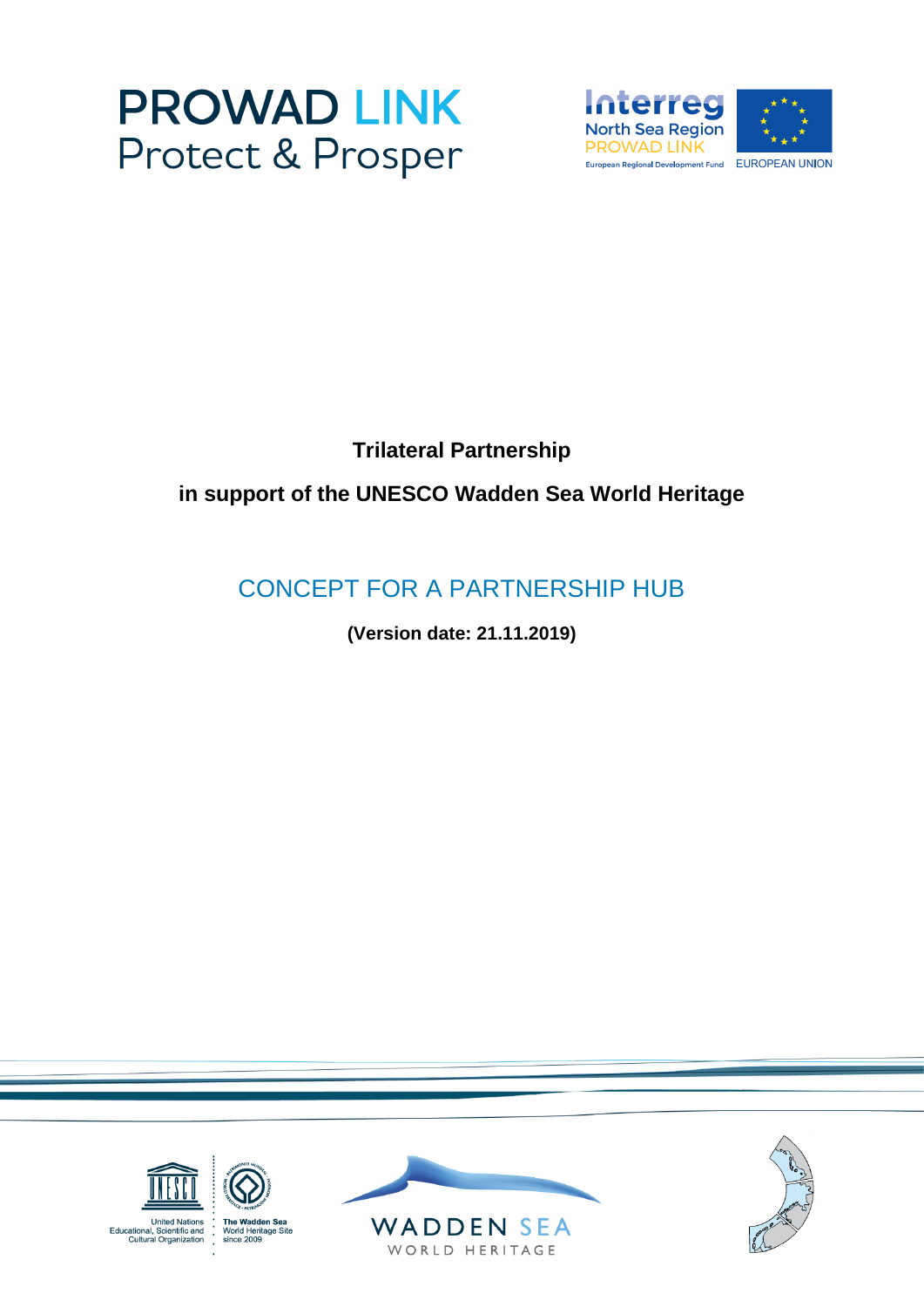## **1 Introduction**

The **inscription of the Wadden Sea on the UNESCO World Heritage List** in 2009, extended in 2011 and 2014, has strengthened, reinforced and enhanced the generation long efforts to protect, conserve and manage the Wadden Sea as a property shared between three nations for the benefit of present and future generations.

This creates a unique opportunity to pool and strengthen existing skills and experiences under one umbrella, to ensure protection and preservation of the Wadden Sea, whilst fostering sustainable regional development within the entire Wadden Sea Region. Only if these skills and experiences are jointly developed and mutually reinforced and linked together on a high-quality level throughout the Wadden Sea Region, will the full potential of the World Heritage designation be achieved for the benefit of nature, but also for society.

Bearing this in mind, the Ministers, responsible for the protection of the Dutch, German and Danish Wadden Sea, representing the Governments in the Trilateral Wadden Sea Governmental Council Meeting on the Protection of the Wadden Sea in Leeuwarden, 18 May 2018, in their **Leeuwarden Ministerial Declaration**

- instructed the Wadden Sea Board "to develop trilateral Wadden Sea World Heritage partnership schemes, to further activate the Wadden Sea World Heritage brand and to enhance local ownership, as a tool for creating synergies between nature conservation in the World Heritage Site and sustainable development in the Wadden Sea Region" (Article 1);
- and "to further develop the Partnership Hub as a part of the future Partnership Centre together with the envisaged partner organisations and in partner networks across the Wadden Sea Region, which involve partners at local and regional level" (Article 2).

To bring these decisions to life, a range of strategic partner network's representatives from the Wadden Sea Forum e. V., the Wadden Sea Team of green NGOS, the trilateral Network Group Sustainable Tourism, the trilateral science community and the Trilateral Wadden Sea Cooperation on of the Wadden Sea states (TWSC) signed a **Memorandum of Understanding** (MoU) to kick off the strategic, multi-stakeholder **"Trilateral Partnership in support of the UNESCO Wadden Sea World Heritage"** (*in short: Trilateral WH Partnership*) on 30 June 2019 in Wilhelmshaven, on the occasion of the 10th anniversary of the inscription.

In acknowledgement of the long history of achievements and contributions of stakeholders/ potential partner's networks to the preservation of the Wadden Sea, the Trilateral WH Partnership is based upon existing, proven structures and networks. The statutory responsibility for the preservation of the Outstanding Universal Value (OUV) of the site remains with the state parties.

Developing and sustaining a successful Trilateral WH Partnership, particularly across sectors and existing collaboration structures, is challenging and requires a significant investment of both time and resources. It needs an organisational set-up to to further develop, support it, keep it up and running effectively: A Partnership Hub for constant facilitation of network coordination and network management which provides an interface to the TWSC.

This concept for the Partnership Hub provides basis and justification for further decisions by the TWSC, the individual states and the strategic partners to invest specifically and concretely in its structure and operation, through all kind of support. This concept does not provide statutes or rules of play. These will be elaborated in a separate approach, later, as the partnership develops further on.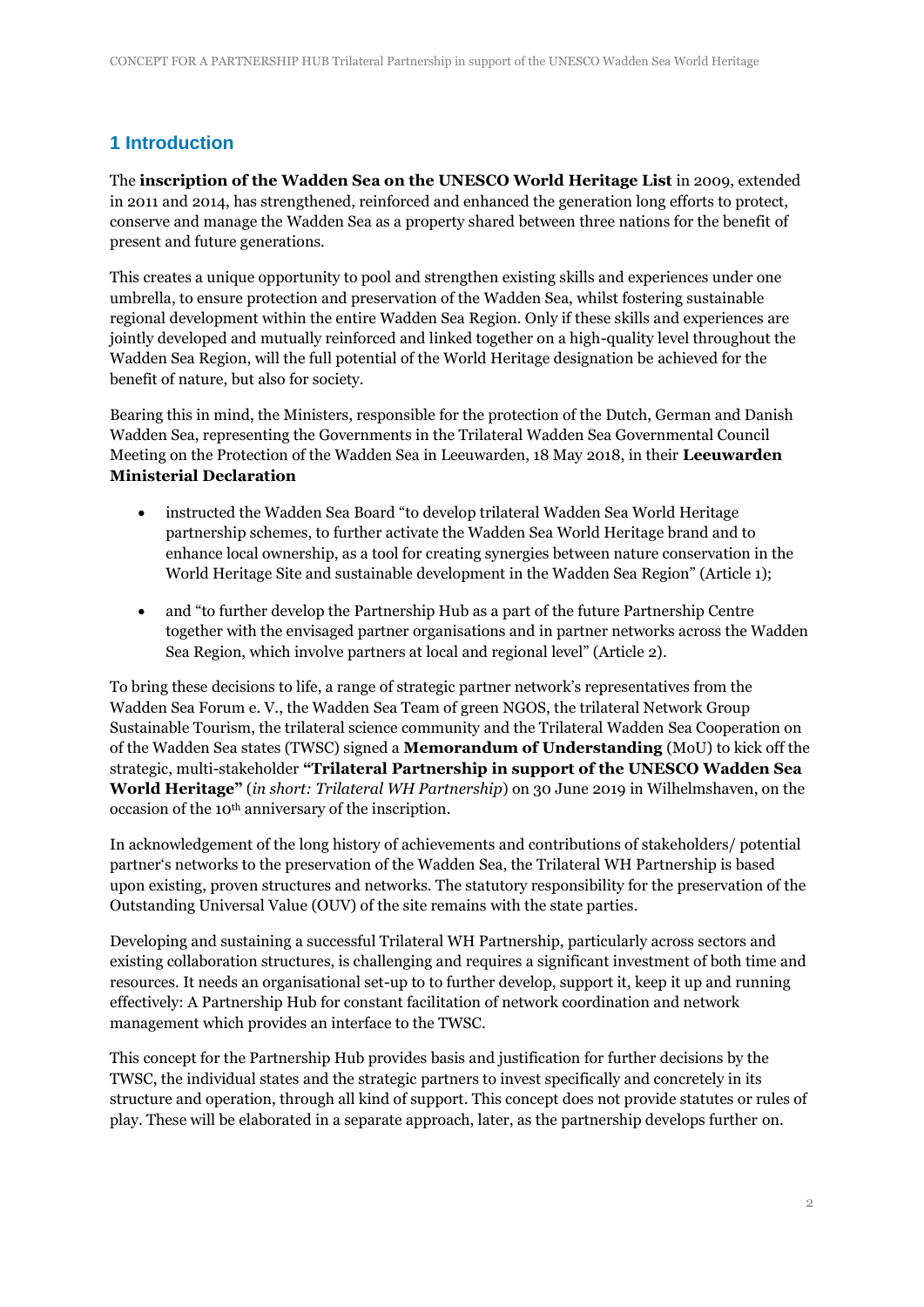For clarification purpose, the Partnership Hub is defined as a form of organisation: a networking unit with no specific location, whereas the Partnership Centre is understood as the future physical premises of the Trilateral Wadden Sea World Heritage Partnership Centre in Wilhelmshaven.

## **2. Vision and Mission for the Partnership Hub**

| <b>Vision</b>                                                                                                                                                                                                                                                                                                                                                                                                                                                                                                                                                                                                                                                                                                                                                                                                                                     | <b>Mission</b>                                                                                                                                                                                                                                                                                                                                                                                                                                                                                                                 |
|---------------------------------------------------------------------------------------------------------------------------------------------------------------------------------------------------------------------------------------------------------------------------------------------------------------------------------------------------------------------------------------------------------------------------------------------------------------------------------------------------------------------------------------------------------------------------------------------------------------------------------------------------------------------------------------------------------------------------------------------------------------------------------------------------------------------------------------------------|--------------------------------------------------------------------------------------------------------------------------------------------------------------------------------------------------------------------------------------------------------------------------------------------------------------------------------------------------------------------------------------------------------------------------------------------------------------------------------------------------------------------------------|
| The Partnership Hub helps to enhance<br>ownership in the Wadden Sea World Heritage<br>Site. The hub maintains an extended and stable,<br>multi-level and cross-border community in a<br>networking approach, based on existing<br>collaboration and structures, complementing<br>governmental and intergovernmental efforts. It<br>acts as a catalyst for innovative modes of<br>collaboration in following the goals that are<br>stated in the MoU, focusing on creation of<br>collaborative advantages by also taking into<br>account interests and individual value gained by<br>the partners. It delivers network co-ordination<br>and supports network management, knowledge<br>exchange and mutual learning, facilitates the<br>organisation of meetings, workshops and<br>conferences, and activities to the Trilateral WH<br>Partnership. | The Partnership Hub will broaden engagement<br>for the Wadden Sea World Heritage beyond the<br>state sector and unlock potentials and<br>resources for delivering on the goals and<br>intended activities of the Trilateral WH<br>Partnership as described in the MoU. It will<br>build and intensify pathways for collaboration<br>towards realisation of the vision and thus help<br>to extend the network of strategic partners in<br>line with decisions of the TWSC and balanced<br>intentions of the strategic partners. |

## **3. Objectives of the Partnership Hub**

Key objectives for the work themes of the Partnership Hub have been defined by the MoU, which includes the Wadden Sea World Heritage Strategy (2014-2020) as a basis to start from. In short, the hub will support the Trilateral WH Partnership in a collaborative network approach, complementing and going beyond responsibilities and efforts of the TWSC, by

- contributing to the protection and stimulating exchange on nature management of the Wadden Sea World Heritage Site
- enhancing international cooperation**;**
- activating and credibly using the Wadden Sea World Heritage brand**;**
- **e**ducating and informing about the Wadden Sea World Heritage;
- developing and enhancing sustainable tourism in the Wadden Sea Region within limits of acceptable change whilst preserving the integrity of the Wadden Sea World Heritage
- contributing to regional sustainable development of the Wadden Sea Region in accordance with protection goals for the Wadden Sea World Heritage;
- stimulating research and monitoring to provide the required knowledge for management in the Wadden Sea Region;
- integrating cultural and historical values in the management of the Wadden Sea Region.

Partnership Hub activities will also help to implement the UN Sustainability Agenda 2030, UNNESCO Programmes under the World Heritage Convention and EU-Programmes.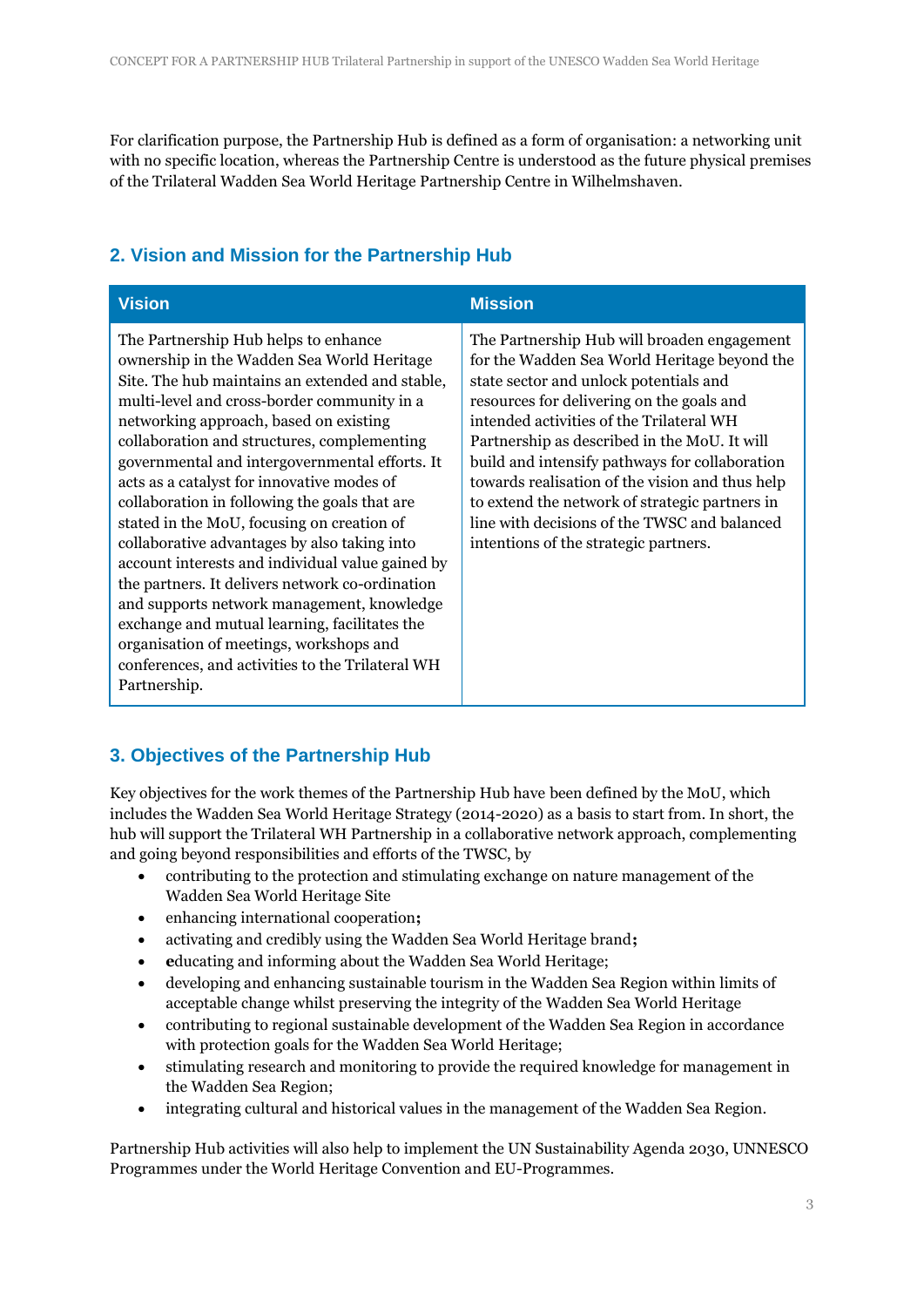## **4. Services and offers of the Partnership Hub**

The Hub will function as networking unit in cooperation with the strategic partners for the Trilateral WH Partnership. It will make best use of synergies and prevent duplications of activities in the region by complementing and supporting partnership initiatives and -programs at national or regional level. Strategic partners and the TWSC and the Common Wadden Sea Secretariat (CWSS) will benefit through the activities of the hub by sharing services and participation in the brand, from enhanced visibility, credibility and reputation, political attention, an internationally and regionally raised profile as well as connectivity within the partnership's network. It will provide added value to all partners by increasing effectiveness and efficiency on their part.

The Hub will support the strategic partners to collaborate, encourage and facilitate effective and trustful working relationships and networks among each other, while sharing information, knowledge and experience.

Guided by the SMART principle (Specific, Measurable, Achievable, Relevant and Time-bound objective setting), it will in particular carry out the following activities:

#### **(1) Organise network development and support network management**

Designing and planning for a successful partnership require constant facilitation of overall network coordination in a collaborative approach and network management in support of the strategic partners. The hub will also help the Trilateral WH Partnership to broaden engagement for their goals by exploring opportunities to win new partners.

#### **(2) Organise communication for and of the Partnership**

Correspondents/ ambassadors of the partners within the Partnership Hub will play a two-way communication role, acting as the link contact points between the organisations they represent and the partnership itself. The external role of communication is to ensure that the work of the Trilateral WH Partnership will be visible, in particular in order to organise support and funding, and will complement the Trilateral Communication Strategy.

#### **(3) Communication and activation of the WSWH brand**

The hub will help to activate the WSWH brand for sustainable development, to foster brand engagement of strategic partners and stakeholders, f. e. by partnership programs, to enhance sustainable performance of partners, to co-create products and offers in accordance with brand values, to provide for a knowledge exchange platform and thus continue and stabilise the work initiated by EU-funded, time-limited projects like PROWAD LINK.

#### **(4) Facilitate knowledge production, exchange and mutual learning**

A "learning culture" will be fostered by the partnership through knowledge partnerships, i.e. one where all partners and their networks will be able to learn from one another by allowing new ideas to come forward in an open exchange of experience. The Hub will play a central role in the endeavor to create added value derived from effective interaction and communication by providing a platform for interactions between researchers, policy makers, regional organisations including educational institutions, entrepreneurs and the public at large. It will support the implementation of a trilateral research agenda which aims at establishing a joint program on research and monitoring relevant to the Wadden Sea World Heritage.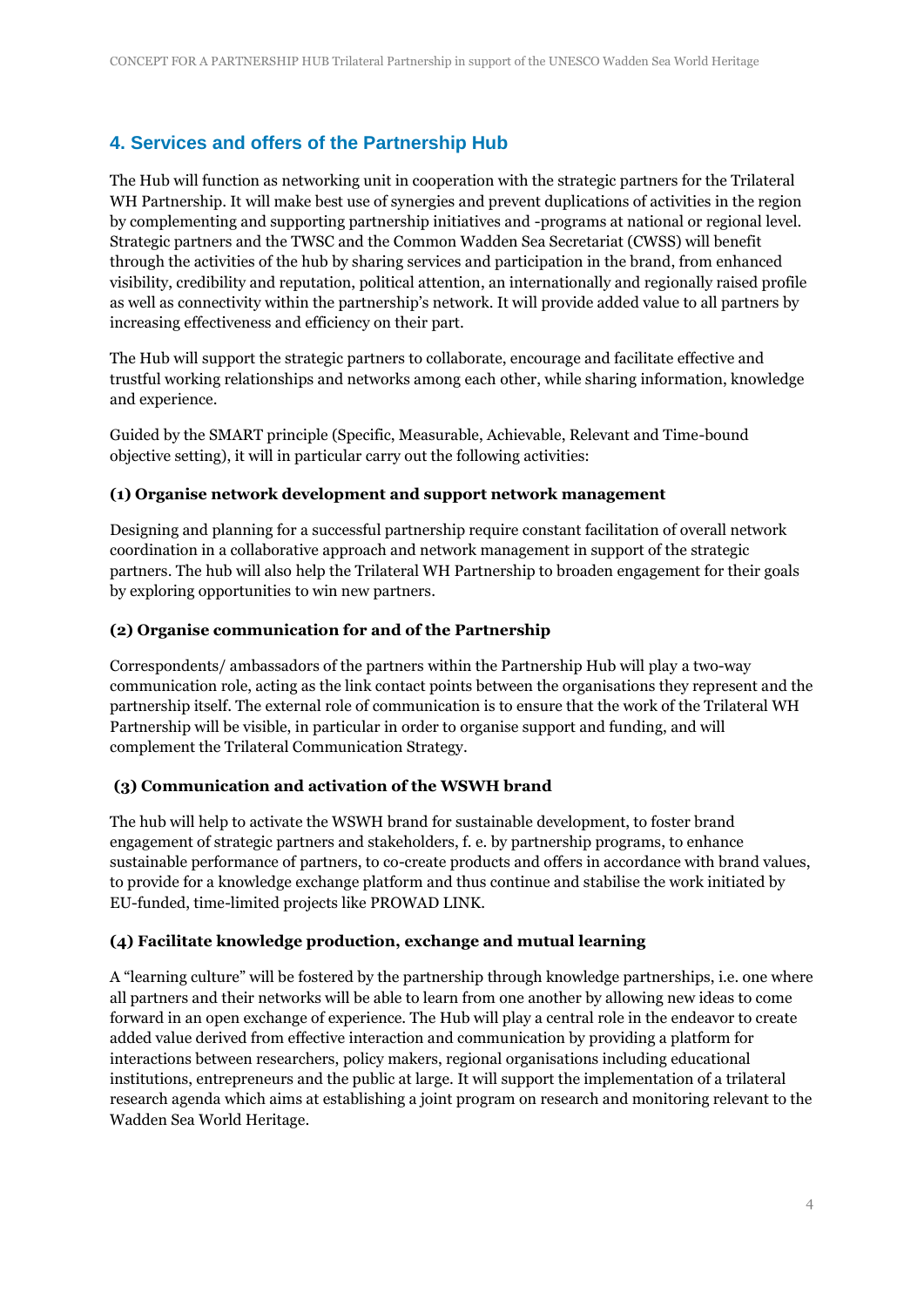#### **(5) Facilitate and organise meetings, workshops and conferences**

Target groups for meetings, workshops and conferences will be members and otherwise associated persons to the trilateral Wadden Sea Cooperation, the strategic partners, their networks and initiatives, as well as other national or international professionals, scientists in nature conservation, environmental protection and sustainable use of marine and coastal environments. Events facilitated or organised by the Partnership Hub can in principle be located anywhere in the Wadden Sea Region.

#### **(6) Facilitate planning of the work and initiation of projects and common actions**

The hub will encourage the evolvement of new ideas and initiatives to and by the partners in a forward way of visionary thinking in support of the Wadden Sea World Heritage. It will develop and continuously update a planning tool/ working program, to prioritise and outline common future projects and activities of the partnership.

#### **(7) Facilitate individual agreements of cooperation on concrete projects, actions, deliverables or exchange of goods/services;**

In addition to the MoU, which lays the foundation to the Trilateral WH Partnership as a whole, the hub will facilitate negotiations about individual agreements of cooperation, where specific objectives, concrete common activities or projects will be described, documented and bindingly agreed upon by teaming up two or few partners.

#### **(8) Project facilitation through fundraising and financial management**

The hub will offer project facilitation to the partners by assistance to applications for funds or fundraising and financial management.

### **5. Setting up the Partnership Hub**

The individual strategic partners' primary interest is the content-related work of the partnership as such and not its organisation. In general, the PH will be advised by the partner networks, those who were represented by signatories to the MoU. The network of partners within the Trilateral WH Partnership is supposed to develop further. Therefore, an initial organisational structure is needed to stabilise and support the work of the Partnership Hub.

For this purpose, the following elements are crucial:

- Permanent management structures;
- establishment of a managing unit independant from one single partner;
- well balanced/ adequate autonomy/ independance;
- commitment of all partners to goals and rules;
- financial resources.

As a prerequisite to answer the question of a suitable permanent organisational setting, the TWSC will develop a position on how to involve the partnership in overall policy. According to this positioning in discourse with the strategic partners, it can be assumed, that a more or less independent organisational setting from the CWSS will be the outcome. The OPteamPH will accompany and advise the start-up phase as advisory team.

As general requirement for operation, the hub needs resources for a proper staff, like at least a coordinator and well connected liaison persons to set the activities in motion as described above. To